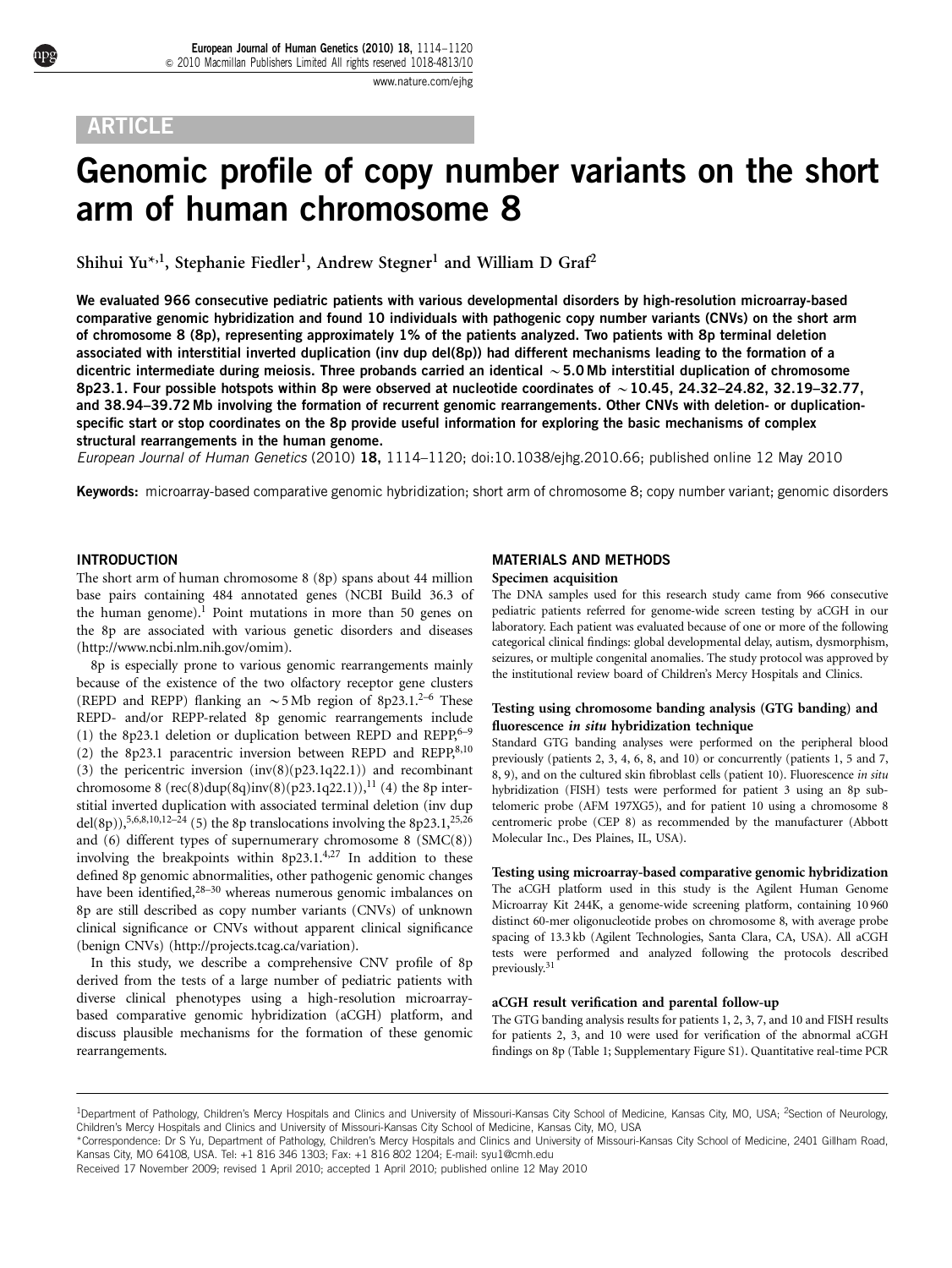|         | Chromosome and FISH                                                                              |                                                   | <b>Start</b>               | Stop                               |                                | Verification for                 |                                                          |  |
|---------|--------------------------------------------------------------------------------------------------|---------------------------------------------------|----------------------------|------------------------------------|--------------------------------|----------------------------------|----------------------------------------------------------|--|
| Patient | findings                                                                                         | aCGH findings                                     | coordinate (bp)            | coordinate (bp)                    | Size (bp)                      | aCGH findings                    | Parents availability, and test findings                  |  |
| 1       | 46, XY, del(8)(p23.1) [C]                                                                        | 8p23.3p23.1×1                                     | 1                          | 10453863                           | 10453862                       | GTG banding                      | Both parents, normal findings<br>by GTG banding          |  |
| 2       | 46, XY, add(8)(p12). ish<br>add(8)(P12)(wcp8+) [R]                                               | 8p23.3p23.1×1<br>8p23.1p21.2×3<br>$8q24.3\times3$ | 1<br>12601939<br>145084438 | 6929891<br>24823981<br>146 265 046 | 6929890<br>12222042<br>1180608 | GTG banding,<br>FISH and<br>qPCR | Both parents, normal findings<br>by GTG banding          |  |
| 3       | 46, XX, add(8)(p23.1). ish<br>$add(8)(p23.1)(8pter-) [R]$                                        | 8p23.3p23.1×1<br>8p23.1p21.2×3                    | 1<br>7358840               | 6913476<br>25707713                | 6913475<br>18348873            | GTG banding,<br>FISH and<br>qPCR | Both parents, normal findings<br>by GTG banding and qPCR |  |
| 4       | 46, XX [R]                                                                                       | $8p23.1\times3$                                   | 7256029                    | 11898119                           | 4642090                        | qPCR                             | Inherited from mother; father NA                         |  |
| 5       | 46, XY, dup(8)(p23.1p23.2) [C]                                                                   | $8p23.1\times3$                                   | 7256029                    | 12512055                           | 5256026                        | qPCR                             | Both parents, normal findings by qPCR                    |  |
| 6       | 46, XY, var(8)(p23.1p23.2) [R]                                                                   | $8p23.1\times3$                                   | 7358840                    | 11904101                           | 4545261                        | qPCR                             | Mother normal by qPCR; father NA                         |  |
| 7       | 46, XY, del(8)(p12p22) [C]                                                                       | 8p22p12×1                                         | 18375250                   | 32765636                           | 14390386                       | GTG banding                      | Both parents, normal findings<br>by GTG banding          |  |
| 8       | 46, XX, t(8; 18; 14)                                                                             | $2q35q36.1\times1$                                | 217 249 378                | 222041732                          | 4792354                        | qPCR                             | Both parents, normal findings                            |  |
|         | (p21.3;q23.1; q24.1) [R]                                                                         | $4q35.2\times1$                                   | 188428673                  | 189965537                          | 1536864                        |                                  | by GTG banding and gPCR                                  |  |
|         |                                                                                                  | 8p21.3p21.2×1                                     | 22680632                   | 24395832                           | 1715200                        |                                  |                                                          |  |
|         |                                                                                                  | $14q22.2\times1$                                  | 54012870                   | 54614836                           | 601966                         |                                  |                                                          |  |
| 9       | 46, XY [C]                                                                                       | $8p12\times1$                                     | 32 189 595                 | 35280851                           | 3091256                        | qPCR                             | Both parents, inherited from father                      |  |
| 10      | 47, XY, + mar. ish mar(8)<br>(D8Z2+) from blood;<br>47, XY, + mar[20]/46, XY[7]<br>from skin [R] | 8p11.23q11.1×3                                    | 38944542                   | 47575850                           | 8631308                        | GTG banding<br>and FISH          | Both parents, normal findings<br>by GTG banding          |  |

#### <span id="page-1-0"></span>Table 1 Pathogenic CNVs on the short arm of chromosome 8

Abbreviations: C, concurrent chromosome analysis; R, retrospective chromosome analysis; Dup/Del, duplication/deletion; NA, not available.

(qPCR) were performed as previously described for verification of some abnormal aCGH findings on 8p using different test primers targeting genes within corresponding abnormal regions (RECQL4 for patient 1, GATA4 gene for patients 2-6, DLC1 gene for patient 3, NKX3 gene for patient 8, and MAK16 for patient 9 (Table 1; Supplementary Table S1)).<sup>32</sup> GTG banding, FISH, or qPCR was also carried out for available corresponding parental follow-up studies in this study (Table 1).

### RESULTS

#### Results from GTG banding and FISH testing

The GTG banding and FISH testing results are summarized in Table 1. Of the 10 patients with abnormal aCGH results, 2 showed normal karyotypes (patients 4 and 9) and the remaining patients appeared to have chromosomal rearrangements (Table 1). Images from GTG banding and/or FISH testing for patients 2, 3, and 10 are presented in Supplementary Figure S1.

#### Pathogenic CNVs on 8p identified by aCGH-244K

Pathogenic 8p CNVs were found in 10 individuals (patients 1–10) in our study, representing  $\sim$  1% of the patients analyzed ([Figure 1;](#page-2-0) Table 1). There are no other pathogenic genomic abnormalities except in patients 2 and 8. Patient 1 has a 10.45 Mb terminal deletion with proximal breakpoint residing between the MSRA and RP1L1 genes within the REPD–REPP region of 8p23.1 [\(Figure 1;](#page-2-0) Supplementary Figure S2a). Two patients (patients 2 and 3) have inv dup del(8p) [\(Figure 1](#page-2-0); Supplementary Figure S2a). Patient 2 has three genomic imbalances, a 6.93Mb terminal deletion, a 12.22 Mb interstitial duplication of 8p, and a 1.18Mb terminal duplication of 8q. Patient 3 has two genomic imbalances, a 6.91Mb terminal deletion, and an 18.35 Mb interstitial duplication of 8p. Within the 18.35 Mb interstitial duplication, there is a 563 kb quintuplicated region, calculated by the base-2 logarithm ratio of 1.33 in an aCGH analysis. Both patients 2 and 3 have an  $\sim$  6.90 Mb terminal deletion of 8p with the breakpoints residing within the REPD region. The distal breakpoints of the 8p23.1p21.2 duplications reside within REPP in patient 2 and REPD in patient 3, respectively. Three patients (4, 5, and 6) have an  $\sim$  5.0 Mb interstitial duplication of 8p23.1 flanked by REPD and REPP [\(Figure 1;](#page-2-0) Supplementary Figure S2b). The proximal breakpoint of the 14.39 Mb deletion in patient 7, and the distal breakpoint of the 3.09Mb deletion in patient 9 all reside within Neuregulin 1 (NRG1) gene within the 8p11.23 region [\(Figure 1](#page-2-0); Supplementary Figure S2c). aCGH testing identified four cryptic de novo deletions in four chromosomes in patient 8 (Supplementary Figure S1c), including one of them with involvement of 8p21.3p21.2 [\(Figure 1](#page-2-0); Supplementary Figure S2c). Patient 10 has a de novo mosaic pericentric SMC(8) (47,XY,+mar[20]/ 46,XY[7]) (Supplementary Figure S1d). aCGH testing in this patient identified an 8.63Mb duplication of 8p11.23q11.1 [\(Figure 1;](#page-2-0) Supplementary Figure S2c).

# Verification of abnormal aCGH results in probands and parental follow-up studies

The abnormal aCGH findings were verified in patients 1, 7, and 10 or partially verified in patients 2 and 3 by GTG banding and FISH results (Supplementary Figure S1a–c). The remaining abnormal aCGH results were verified by qPCR (Table 1; Supplementary Table S1).

Eighteen parental samples (eight couples and two single parents) were available for determination of the inheritance pattern of the genomic abnormalities in their respective children (Table 1). The  $\sim$  4.6 Mb duplication of 8q23.1 in patient 4 was inherited from the mother; the  $\sim$  4.5 Mb duplication of 8q23.1 in patient 6 was negative in the mother, but the father was not available for testing; the  $\sim$  3.1 Mb deletion of 8p12 in patient 9 was inherited from the father. The remaining tested parental samples showed negative results (Table 1).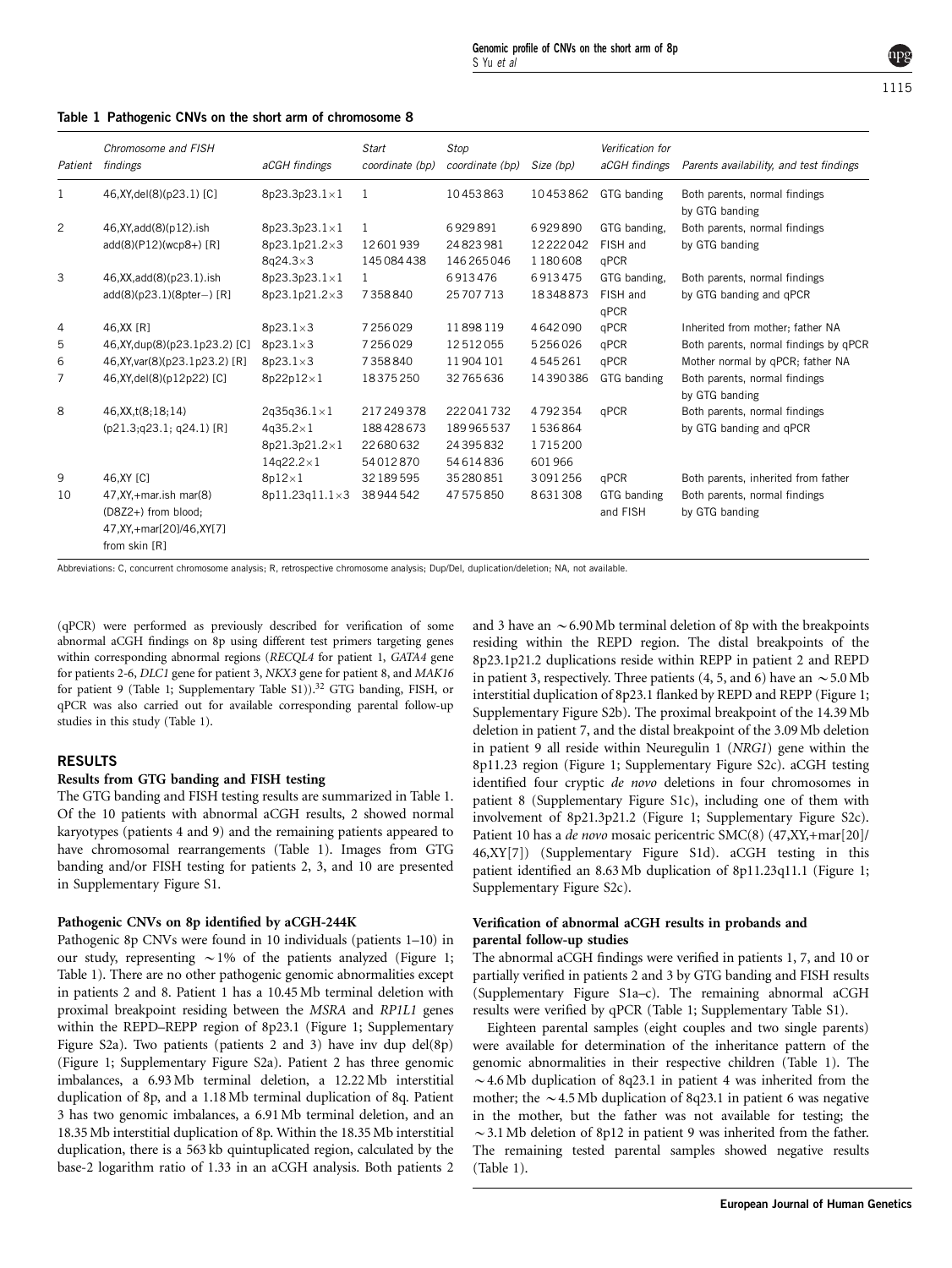<span id="page-2-0"></span>

Figure 1 Locations of genomic abnormalities identified on chromosome 8p in this study. Numbers 1–10 represent the two patients with genomic abnormalities on chromosome 8p.



Figure 2 Distribution of benign copy number variants (CNVs) across 8p. Each dot represents a single benign CNV.

#### Benign CNVs on 8p identified by aCGH-244K

In addition to the pathogenic genomic abnormalities listed in [Table 1,](#page-1-0) 915 benign CNVs were observed on 8p in this study, 482 deletions and 433 duplications (Figure 2; Supplementary Table S2). The majority of these benign CNVs (93%) reside within three regions: 149 CNVs (50 dup/99 del) in region 1 (6 706 776–8 349 519 of the REPD region), 31 CNVs (2 dup/41 del) in region 2 (11 903 701–12 630 984 of the REPP region), and 655 CNVs (349 dup/306 del) in region 3 (39 323 211– 39 586 403) (Figure 2; Supplementary Table S3).

The 915 benign CNVs derived from the combination of 81 start and 85 stop breakpoints (Supplementary Tables S4 and S5). Although most benign CNV regions showed both deletion and duplication,

deletion- or duplication-specific benign CNVs were also observed in this study (Supplementary Table S2). Some start (Supplementary Table S4) or stop (Supplementary Table S5) breakpoints existed only in deleted CNVs and others occurred only in duplicated CNVs.

Clinical features in 10 patients with genomic abnormalities on 8p Clinical justification for aCGH testing in these 10 patients with genomic abnormalities on 8p varied, but global development delay and dysmorphic features were the most common indications. Detailed description about the clinical findings in these patients is beyond the scope of this article, but is available in Supplementary Table S6.

# **DISCUSSION**

aCGH techniques have revolutionized the understanding of the human genome structure and are rapidly becoming new standard methods for clinical cytogenetics.<sup>33</sup> These techniques have facilitated the identification of novel genomic disorders and precisely defined the breakpoint(s) of various genomic abnormalities. The findings in this study provide additional perspectives in viewing the underlying mechanisms causing genomic rearrangements on 8p.

## REPD and REPP-mediated inv dup del(8p)

Patients 2 and 3 in this study are postulated to have inv dup del(8p). Three mechanisms may explain the origin of inv dup del(8p) [\(Figure 3](#page-3-0)) with detailed explanations referred to the recent reports[.4,8,24,34](#page-5-0) In brief, all three mechanisms involve the formation of a dicentric chromosome 8 (dic(8)) in meiosis I followed by breakage of the dic(8) either during meiotic division or during early stages of embryonic development leading to the production of an inv dup del(8p). However, the events causing the formation of a  $\text{dic}(8)$ differ among the three mechanisms.

Mechanism 1 involves a single parent (usually maternal) who carries a paracentric inversion of 8p23.1 between REPD and REPP. During meiosis I, the chromosome carrying the paracentric inversion pairs with its normal homologue by forming an inversion loop. Crossing-over and recombination within the loop create an unstable dic(8). Mechanism 2 involves the presence of inverted LCRs within the REPD or REPP of 8p. Partial folding of one homologue onto itself with a recombination event between the inverted repeats leads to the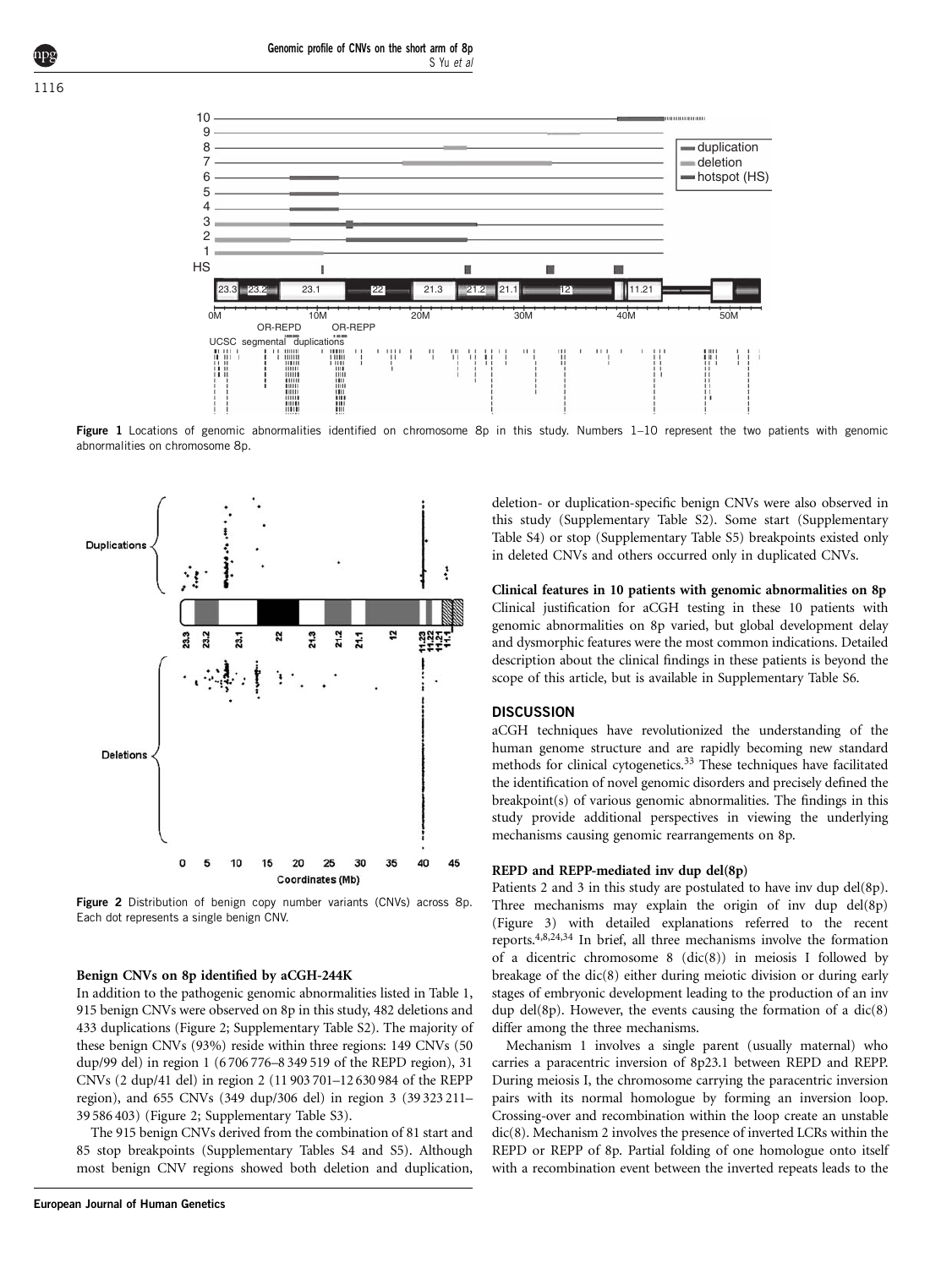<span id="page-3-0"></span>

Figure 3 (a) Mechanism 1 in which the chromosome carrying the paracentric inversion between REPD and REPP pairs with its homologue by forming an inversion loop. Crossing-over and recombination within the loop create an unstable dicentric chromosome and an acentric fragment. The dicentric chromosome breaks outside the inverted region lead to the formation of a monocentric chromosome with a terminal deletion and an inverted duplication with a single copy region between the duplication. (b) Mechanism 2 in which the inverted LCRs within REPD or REPP in the same short arm of chromosome 8. Pairing and recombination between the inverted repeats on sister chromatids results in the formation of a dicentric chromosome and an acentric fragment. Breakage of the dicentric outside the inverted repeats leads to a monocentric chromosome with a terminal deletion and an inverted duplication with a single copy region between the duplication, which will be flanked by the inverted repeats. (c) Mechanism 3, which involves an initial premeiotic double-strand break of the two sister chromatids. Fusion of the broken ends results in a symmetric U-type reunion between the sister chromatids leading to the formation of a dicentric chromosome. Breakage distal to the fusion site outside the fusion region results in a monocentric chromosome with a terminal deletion and an inverted duplication without a single copy region between the duplication.

formation of a dic(8). Mechanism 3 involves an initial premeiotic double-strand break of the two sister chromatids of 8p. Fusion of the broken ends results in a symmetric U-type reunion between the sister chromatids leading to the formation of a dic(8). Both mechanisms 1 and 2 produce inv dup del(8p) with a single copy region between the duplicated regions on the derivative chromosome 8, whereas mechanism 3 produces inv dup del(8p) without a single copy region between the duplicated regions. The difference between mechanisms 1 and 2 is that the single copy region between the duplications in mechanism 2 will be flanked by the inverted repeats.

The inv dup del(8p) in patient 2 should be explained by mechanism 2 because of the possible existence of inverted LCRs within the REPD or REPP on 8p, whereas mechanism 3 should explain the formation of inv dup del(8p) in patient 3. The majority of the reported patients with inv dup del(8p) should be explained by mechanism  $2^{5,6,8,10,12,14-23}$  with few exceptions [\(Table 2](#page-4-0)), which could be explained by mechanism 3[.13,24](#page-5-0) This finding is in contrast to the observation that mechanism 3 is the most frequent mechanism for this type of genomic rearrangements in all other chromosome arms.<sup>24</sup> Although the inv dup del(8p) in patients 3 and two previously reported patients [\(Table 2](#page-4-0)) was caused by mechanism  $3<sup>13</sup>$  $3<sup>13</sup>$  $3<sup>13</sup>$  there are several differences among them. First, although there are no LCRs or other repeat sequences around the breakpoints of the 3.9 Mb terminal deletion in published case B and the 619 kb terminal deletion in published case C, the breakpoint of the 6.91Mb terminal deletion in patient 3 resides within the 8p REPD region, indicating that an unstable REPD region could facilitate the initiation of a double-strand break of the two sister chromatids and the formation of a symmetric U-type reunion between the sister chromatids producing a dic(8). Second, both the distal and proximal breakpoint sites of the 8p-duplicated regions in these patients are different ([Table 2\)](#page-4-0). Third, the mechanisms to stabilize the broken chromosome ends are different, with telomere

1117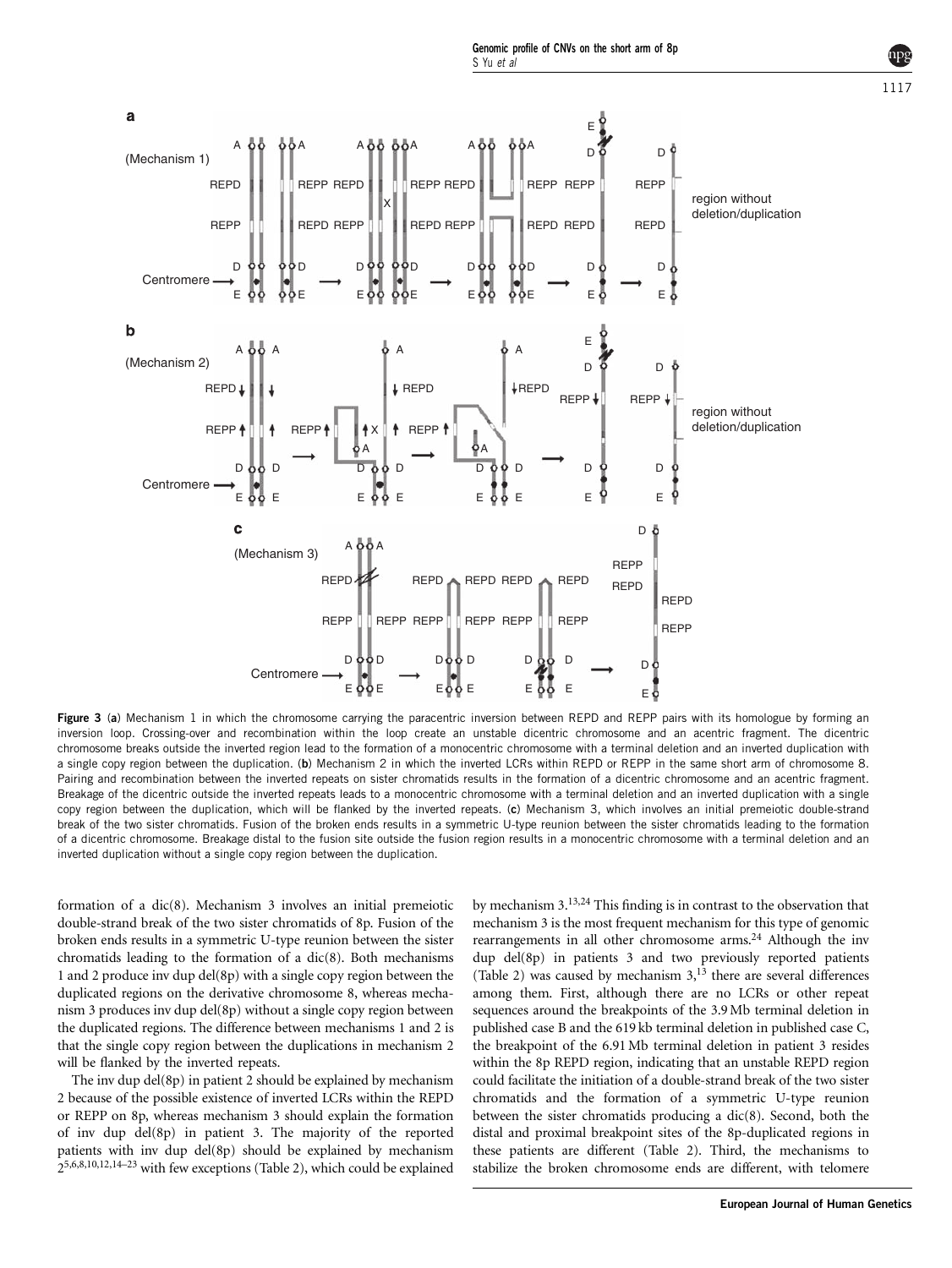<span id="page-4-0"></span>

| Patient/published case report | Findings                                     | Start<br>coordinate (Mb) | Stop<br>coordinate (Mb) | Size<br>(Mb) | Formation of dicentric<br>chromosome | Telomere capture |  |
|-------------------------------|----------------------------------------------|--------------------------|-------------------------|--------------|--------------------------------------|------------------|--|
| Patient 2 in this study       | 8pterp23.1 $\times$ 1                        | $\Omega$                 | 6.93                    | 6,93         | NAHR (mechanism 2) with              | Yes?             |  |
|                               | 8p23.1p21.2×3                                | 12.60                    | 24.82                   | 12,22        | involvement of                       |                  |  |
|                               | 8q24.3qter                                   | 145.08                   | 146.26                  | 1,18         | REPD and REPP                        |                  |  |
| Patient 3 in this study       | 8pterp23.1 $\times$ 1                        | $\Omega$                 | 6.91                    | 6,91         | U-type exchange (mechanism 3)        | No               |  |
|                               | 8p23.1p21.2×3                                | 7.36                     | 25.71                   | 18,35        | with involvement of REPD             |                  |  |
| Case A in Buysse et $a/13$    | 8pterp23.1 $\times$ 1                        | 0                        | 6.90                    | 6,90         | NAHR (mechanism 2) with              | Yes              |  |
|                               | 8p23.1p21.2×3                                | 12.63                    | 16.97                   | 3.40         | involvement of REPD                  |                  |  |
|                               | 8q24.13qter                                  | 125.34                   | 146.25                  | 20.90        | and REPP                             |                  |  |
| Case B in Buysse et $al^{13}$ | 8pterp23.1 $\times$ 1                        | $\Omega$                 | 3.90                    | 3,90         | U-type exchange (mechanism 3)        | Yes              |  |
|                               | 8p23.1p21.2×3                                | 4.48                     | 24.31                   | 19.83        | without involvement of               |                  |  |
|                               | 8q24.13qter                                  | 117.93                   | 146.25                  | 28.30        | REPD or REPP                         |                  |  |
| Case C in Rowe et $a^{24}$    | 8pterp23.1 $\times$ 1                        | 0                        | 0.61                    | 0.61         | U-type exchange (mechanism 3)        | No               |  |
|                               | 8p23.1p21.2×3                                | 0.62                     | 37.79                   | 18,35        | without involvement of               |                  |  |
|                               |                                              |                          |                         |              | REPD or REPP                         |                  |  |
| Cases D-H in                  | 8pterp23.1 $\times$ 1 8p23.1p21.2 $\times$ 3 | $\Omega$                 | $5.8 - 8.3$             | $5.8 - 8.3$  | NAHR (mechanism 2) with              | N <sub>0</sub>   |  |
| Shimokawa et al <sup>10</sup> |                                              | 12.62                    | $\sim$ 39.72            | $26 - 31$    | involvement of REPD<br>and REPP      |                  |  |

Abbreviation: NAHR, nonallelic homologous misalignment and unequal recombination.

For explanations of 'mechanism 2' and 'mechanism 3', see text.

capture in reported case of patient B, but not in reported case of patient C and our patient 3 (Table 2).

Terminal deletions can result in severe genomic instability if not properly repaired[.24](#page-6-0) Thus, broken chromosome ends must acquire a new telomeric cap to remain structurally stable by 'telomere healing,' in which telomeric sequences can be acquired de novo,<sup>[24](#page-6-0)</sup> or by 'telomere capture,' in which broken chromosome obtains the telomeric end of another chromosome.<sup>35-37</sup> Alternatively, stabilization can occur through circularization of the inv dup del chromosome, leading to the formation of a ring chromosome.<sup>38</sup>

In addition to the 6.93Mb 8p terminal deletion associated with a 12.22 Mb interstitial duplication of 8p23.1p21.2, an additional 1.18Mb terminal duplication of 8q was identified by aCGH in patient 2 [\(Figure 1](#page-2-0); [Table 1](#page-1-0)). It is possible that the broken chromosome end of 8p has been stabilized by telomere capture through an additional rearrangement with distal 8q material, similar to three previously reported patients with inv dup del(8p).<sup>13,39</sup> No additional tissue from our patient 2 was available for confirmation of this hypothesis using FISH methods.

The distal end of the 563 kb *de novo* quintuplicated region in patient 3 exists just at the proximal end of the LCR–REPP region. It is likely that the occurrence of this quintuplicated region may involve more complex genomic rearrangements than we postulate here. However, the mechanism causing this complexity is unknown.

#### 8p23.1 duplication

Although more than 10 patients having isolated 8p23.1 duplication have been reported,<sup>7,40–42</sup> only 6 of them in four families have been characterized by FISH or aCGH.<sup>[7,42](#page-5-0)</sup> Three probands (patients 4–6) in this study were observed to have the 8p23.1 duplication [\(Table 1](#page-1-0); [Figure 1](#page-2-0); Supplementary Figure S1b). The 8p23.1 duplication in patient 4 was inherited from the affected mother. The 8p23.1 duplication in patient 5 occurred de novo. The inheritance pattern for the duplication in patient 6 could not be determined because of negative results in the mother and the unavailability of the father.

This  $\sim$  5.0 Mb duplication of 8p23.1 is flanked by REPD and REPP, which share a high level of identity of complex genomic repeats involving retroviral elements, olfactory repeat regions, and variable copy numbers of defensin genes.[4,7,8,42](#page-5-0) The 8p23.1 duplication is likely caused by intrachromosomal recombination between REPD and REPP within the 8p23.1 region through LCR-mediated nonallelic homologous misalignment and unequal recombination (NAHR) during meiosis[.6–9,43,44](#page-5-0)

The copy numbers of different types of defensin and olfactory receptor genes in the REPD and REPP regions are highly variable, leading to cytogenetically visible euchromatic variants if the copies are sufficiently high.<sup>[4,45,46](#page-5-0)</sup> However, these euchromatic variants are indistinguishable from the genuine 8p23.1 duplication under a light microscope. For example, two of the three patients with 8p23.1 duplication in this study were initially reported as euchromatic variants to the referring physicians. These results show the power of aCGH with high resolution to reveal unexpected imbalances in affected patients without specific clinical findings as well as the sensitivity to discriminate genuine 8p23.1 duplication from euchromatic variants caused by high copies of defensin and olfactory receptor genes. On the basis of the finding of three probands with 8p23.1 duplication in this study, or a 0.31% detection rate, we suspect that the 8p23.1 duplication may be more common than previously suspected.<sup>[7](#page-5-0)</sup>

## Rare genomic abnormalities reveal the possible existence of multiple hotspots leading to variable genomic rearrangements on 8p

The specific genomic abnormalities of patients 1 and 7–10 in this study have not been previously reported. However, these rare genomic abnormalities reveal the occurrence of several unstable regions leading to recurrent genomic rearrangements on 8p. The proximal breakpoint of the 10.45 Mb deletion within the REPD–REPP region of 8p23.1 in patient 1 was recently reported in a transmitted 8p23.1p23.2 duplication in an individual with autism.[47](#page-6-0)

Patient 8 in this study was found to have an apparently balanced complex translocation (46,XX,t(8;18;14)(p21.3;q23.1;q24.1)), but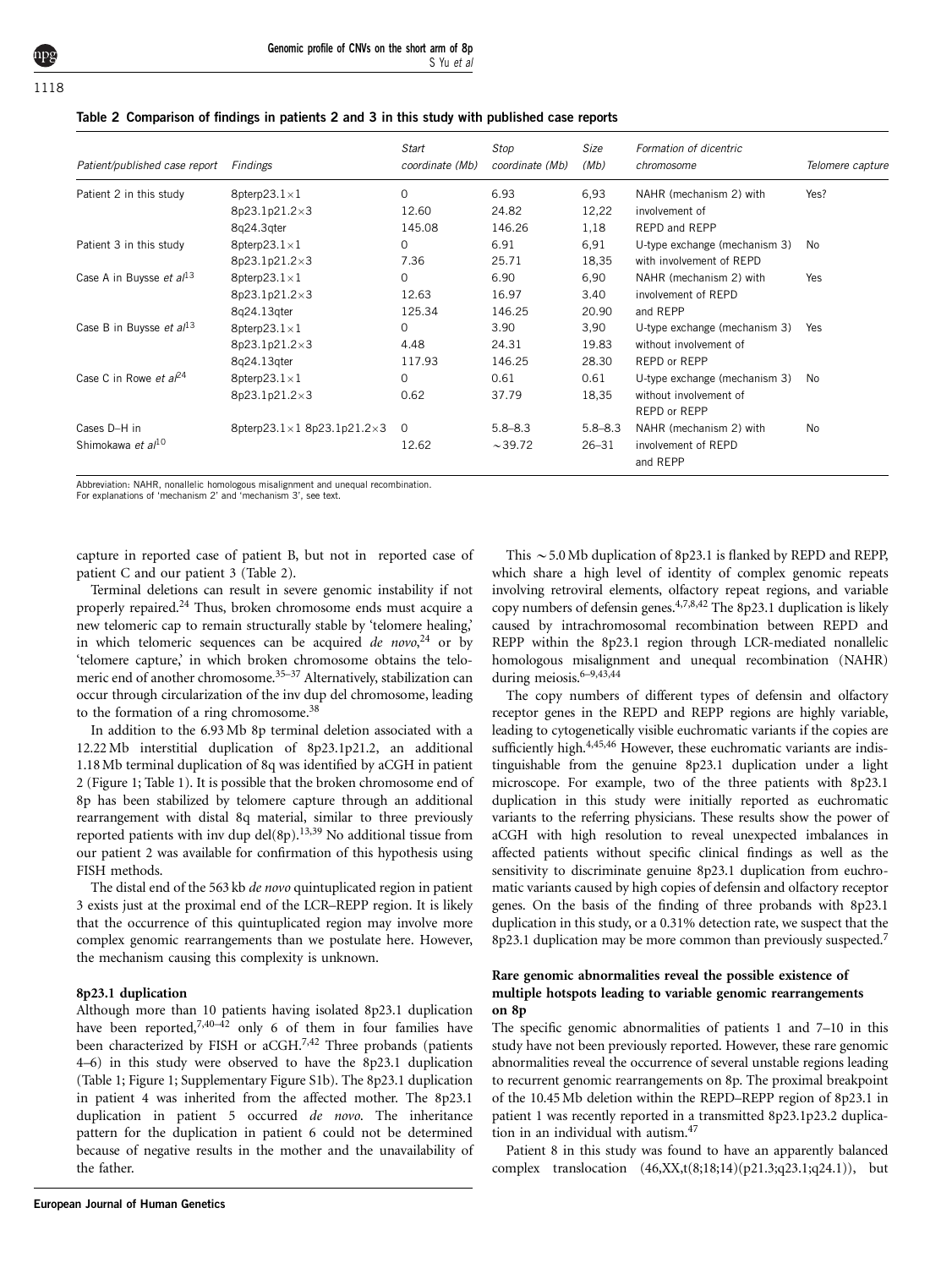<span id="page-5-0"></span>aCGH testing identified four cryptic de novo deletions of possible clinical significance [\(Table 1;](#page-1-0) Supplementary Figure S2c). The two deletions of 2q35q36.1 and 4q35.2 were not apparently associated with the complex translocation. Either the two deletions occur independently without involvements of the complex translocation, or more complex chromosomal rearrangements with involvements of the two deletions were missed by chromosome analysis. However, there is no available specimen from this patient to further verify the complexity of the chromosomal rearrangements. Such discoveries support the hypothesis that some 'balanced' rearrangements include cryptic deletions or more complex rearrangements,<sup>48</sup> further emphasizing the benefit of high-resolution aCGH analysis. The proximal breakpoint of the 1.72Mb deletion of 8p21.3p21.2 in this patient is flanked by repeat-rich sequences, indicating that this region could be an unstable region for genomic arrangements. This hypothesis is supported by the observation that the proximal breakpoints of the 12.82 Mb duplication in patient 2 and the 19.83 Mb duplication in reported case 2 reside within the same gene desert region [\(Table 2\)](#page-4-0). In addition, the proximal breakpoint of the duplication in reported case 4 appeared to map to this region ([Table 2\)](#page-4-0).5

The NRG1 gene was disrupted in two of the ten abnormal patients (patients 7 and 9) in this study. Breakpoints of genomic rearrangements occurring in the NRG1 gene were observed in other reported cases with 8p genomic abnormalities,  $49,50$  indicating that unknown genomic structural features within the NRG1 gene may be susceptible to these various genomic rearrangements. Alternatively, patients with disruption of this gene may be more likely to be investigated because of the impact of the NRG1 gene on cardiac and neural development.

More than 60 cases with SMC(8) have been reported [\(http://](http://www.med.uni-jena.de/fish/sSMC/08.htm) [www.med.uni-jena.de/fish/sSMC/08.htm](http://www.med.uni-jena.de/fish/sSMC/08.htm)). Ten published cases with SMC(8) include genomic material similar to patient 10 in this study.[27,51](#page-6-0) Although no annotated repeat sequences occur around the breakpoints of this SMC(8) in patient 10, the 8p breakpoint (38.94 Mb) of this SMC(8) is adjacent to the proximal breakpoint  $(-39.72 \text{ Mb})$  of the inverted duplicated regions in five reported cases with inv dup del $(8p)$ .<sup>10</sup> This region appears to be extremely unstable because 72% (847 of 915) of the benign CNVs in this study carry proximal and/or distal breakpoints within the region ([Figure 2;](#page-2-0) [Table 2\)](#page-4-0). On the basis of these rare genomic abnormalities on 8p, we may conclude that the regions with nucleotide coordinates at  $\sim$  10.45, 24.32–24.82, 32.19–32.77, and 38.94–39.72 Mb on 8p are particularly susceptible to genomic rearrangements.

#### Mechanisms leading to the formation of benign CNVs on 8p

Ninety-three percent of the benign CNVs on 8p identified in this study reside within three regions: the REPD and REPP regions of 8p23.1, and the 8p11.23 region [\(Figure 2;](#page-2-0) Supplementary Table S3). These results are concordant to the data documented in the Database of Genomic Variants [\(http://projects.tcag.ca/variation/](http://projects.tcag.ca/variation/)), reflecting the extreme instability of these three regions. Variable copy numbers of defensin and olfactory receptor genes within the REPD and REPP regions,<sup>4</sup> and the large numbers of simple tandem repeats within the 8p11.23 region should be the structural basis leading to the formation of these benign copy variations.

Different underlying mechanisms were proposed to explain the formation of CNVs based on the structural features of the human genome[.52–56](#page-6-0) However, none of the proposed mechanisms can fully explain the occurrence of some deletion- or duplication-specific start or stop breakpoints of CNVs and some deletion- or duplicationspecific CNVs observed in this study [\(Figure 2](#page-2-0); Supplementary Tables S2–S5). The actual mechanisms leading to this phenomenon remain unknown, and it is possible that yet-to-be discovered mechanisms prohibit the formation of certain deletions or duplications.

In summary, we report an integrated high-resolution CNV profile of human chromosome 8p derived from the analysis of 966 consecutive individuals using the aCGH-244K platform, and present plausible mechanisms for the formation of inv dup del(8p) and 8p23.1 duplication. Several regions within 8p are proposed to be hotspots leading to the formation of recurrent genomic rearrangements. CNVs with deletion- or duplication-specific start or stop breakpoints provide useful information for exploring underlying mechanisms leading to the formation of complex structural rearrangements in the human genome.

#### CONFLICT OF INTEREST

The authors declare no conflict of interest.

#### ACKNOWLEDGEMENTS

We thank Dr Holly H Ardinger for the critical review and comments on the article.

- 1 Nusbaum C, Mikkelsen TS, Zody MC et al: DNA sequence and analysis of human chromosome 8. Nature 2006; 439: 331–335.
- 2 Vermeesch JR, Thoelen R, Salden I, Raes M, Matthijs G, Fryns JP: Mosaicism del(8p)/ inv dup(8p) in a dysmorphic female infant: a mosaic formed by a meiotic error at the 8p OR gene and an independent terminal deletion event. J Med Genet 2003; 40: e93.
- 3 Giorda R, Ciccone R, Gimelli G et al: Two classes of low-copy repeats comediate a new recurrent rearrangement consisting of duplication at 8p23.1 and triplication at 8p23.2. Hum Mutat 2007; 28: 459–468.
- 4 Hollox EJ, Barber JC, Brookes AJ, Armour JA: Defensins and the dynamic genome: what we can learn from structural variation at human chromosome band 8p23.1. Genome Res 2008; 18: 1686–1697.
- 5 Cooke SL, Northup JK, Champaige NL et al: Molecular cytogenetic characterization of a unique and complex *de novo* 8p rearrangement. Am J Med Genet A 2008: 146A: 1166–1172.
- 6 Shimokawa O, Miyake N, Yoshimura T et al: Molecular characterization of del(8)(p23.1p23.1) in a case of congenital diaphragmatic hernia. Am J Med Genet A 2005; 136: 49–51.
- 7 Barber JC, Maloney VK, Huang S et al: 8p23.1 duplication syndrome; a novel genomic condition with unexpected complexity revealed by array CGH. Eur J Hum Genet 2008; 16: 18–27.
- 8 Giglio S, Broman KW, Matsumoto N et al: Olfactory receptor-gene clusters, genomicinversion polymorphisms, and common chromosome rearrangements, Am J Hum Genet 2001; 68: 874–883.
- 9 Devriendt K, Matthiis G, Van Dael R et al: Delineation of the critical deletion region for congenital heart defects, on chromosome 8p23.1. Am J Hum Genet 1999; 64: 1119–1126.
- 10 Shimokawa O. Kurosawa K, Ida T et al: Molecular characterization of inv dup del(8p): analysis of five cases. Am J Med Genet A 2004; 128A: 133-137.
- 11 Graw SL, Sample T, Bleskan J, Sujansky E, Patterson D: Cloning, sequencing, and analysis of inv8 chromosome breakpoints associated with recombinant 8 syndrome. Am J Hum Genet 2000; 66: 1138–1144.
- 12 Weleber RG, Verma RS, Kimberling WJ, Fieger Jr HG, lubs HA: Duplication-deficiency of the short arm of chromosome 8 following artificial insemination. Ann Genet 1976; 19: 241–247.
- 13 Buysse K, Antonacci F, Callewaert B et al: Unusual 8p inverted duplication deletion with telomere capture from 8q. Eur J Med Genet 2009; 52: 31-36.
- 14 Floridia G, Piantanida M, Minelli A et al: The same molecular mechanism at the maternal meiosis I produces mono- and dicentric 8p duplications. Am J Hum Genet 1996; 58: 785–796.
- 15 Pabst B, Arslan-Kirchner M, Schmidtke J, Miller K: The application of region-specific probes for the resolution of duplication 8p: a case report and a review of the literature. Cytogenet Genome Res 2003; 103: 3–7.
- 16 Dill FJ, Schertzer M, Sandercock J, Tischler B, Wood S: Inverted tandem duplication generates a duplication deficiency of chromosome 8p. Clin Genet 1987; 32: 109-113.
- 17 Barber JC, James RS, Patch C, Temple IK: Protelomeric sequences are deleted in cases of short arm inverted duplication of chromosome 8. Am J Med Genet 1994; 50: 296–299.
- 18 Minelli A, Floridia G, Rossi E et al: D8S7 is consistently deleted in inverted duplications of the short arm of chromosome 8 (inv dup 8p). Hum Genet 1993: **92**: 391–396.
- 19 Guo WJ, Callif-Daley F, Zapata MC, Miller ME: Clinical and cytogenetic findings in seven cases of inverted duplication of 8p with evidence of a telomeric deletion using fluorescence in situ hybridization. Am J Med Genet 1995; 58: 230-236.